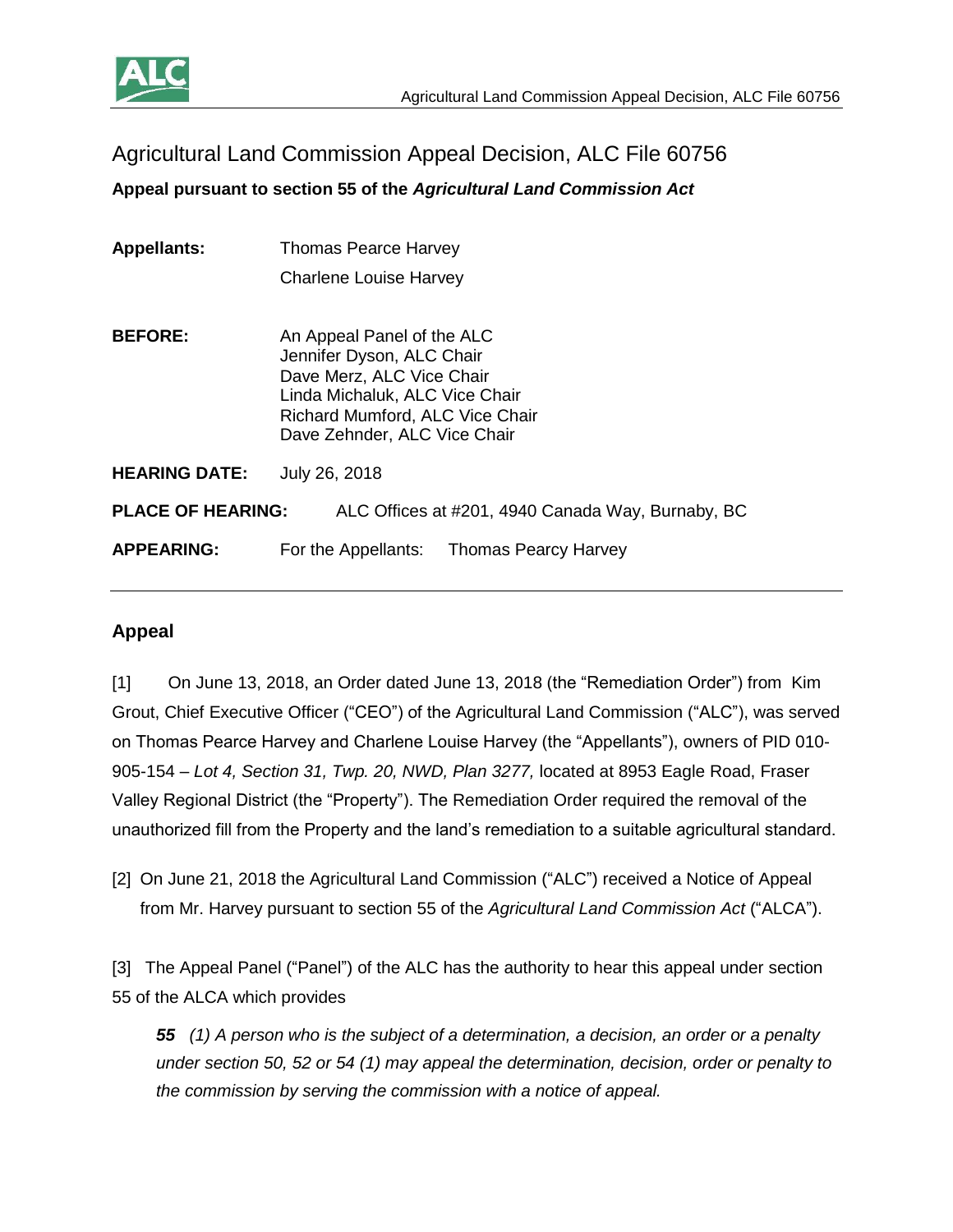

- *(2) On an appeal under this section, the commission may*
	- *(a) confirm or reverse the determination, decision, order or penalty, or*
	- *(b) refer the matter, with or without directions, back to the person who made the initial determination, decision or order.*
- [4] The Appellants are requesting the Remediation Order be reversed.

#### **The Appeal Process**

- [5] On June 21, 2018 the ALC received a Notice of Appeal on behalf of the Appellants pursuant to section 55 of the ALCA. The Notice of Appeal was acknowledged in a letter from the ALC dated June 21, 2018.
- [6] On June 22, 2018, the Panel provided direction regarding procedure related to the Appeal Hearing and applicable timelines (the "June 22, 2018 Directions"). The June 22, 2018 Directions included timelines for the submission of additional information and representations.
- [7] On June 22, 2018, the Appellants were provided electronic access to the information that was before the CEO when she made the Remediation Order under appeal, and to a electronic copy of the Remediation Order itself ("ALC Documents Package").
- [8] The Appeal was conducted by way of an Oral Hearing which was attended by the Appellant Mr. Harvey.

## **Background**

[9] The Remediation Order relates to the property located at 8953 Eagle Road, Fraser Valley Regional District (as defined above, the "Property"). The legal description of the Property is:

PID : 010-905-154 – *Lot 4, Section 31, Twp. 20, NWD, Plan 3277*

[10] The Property is 2.6 ha in area and is located within a designated agricultural land reserve ("ALR") as defined in section 1 of the ALCA.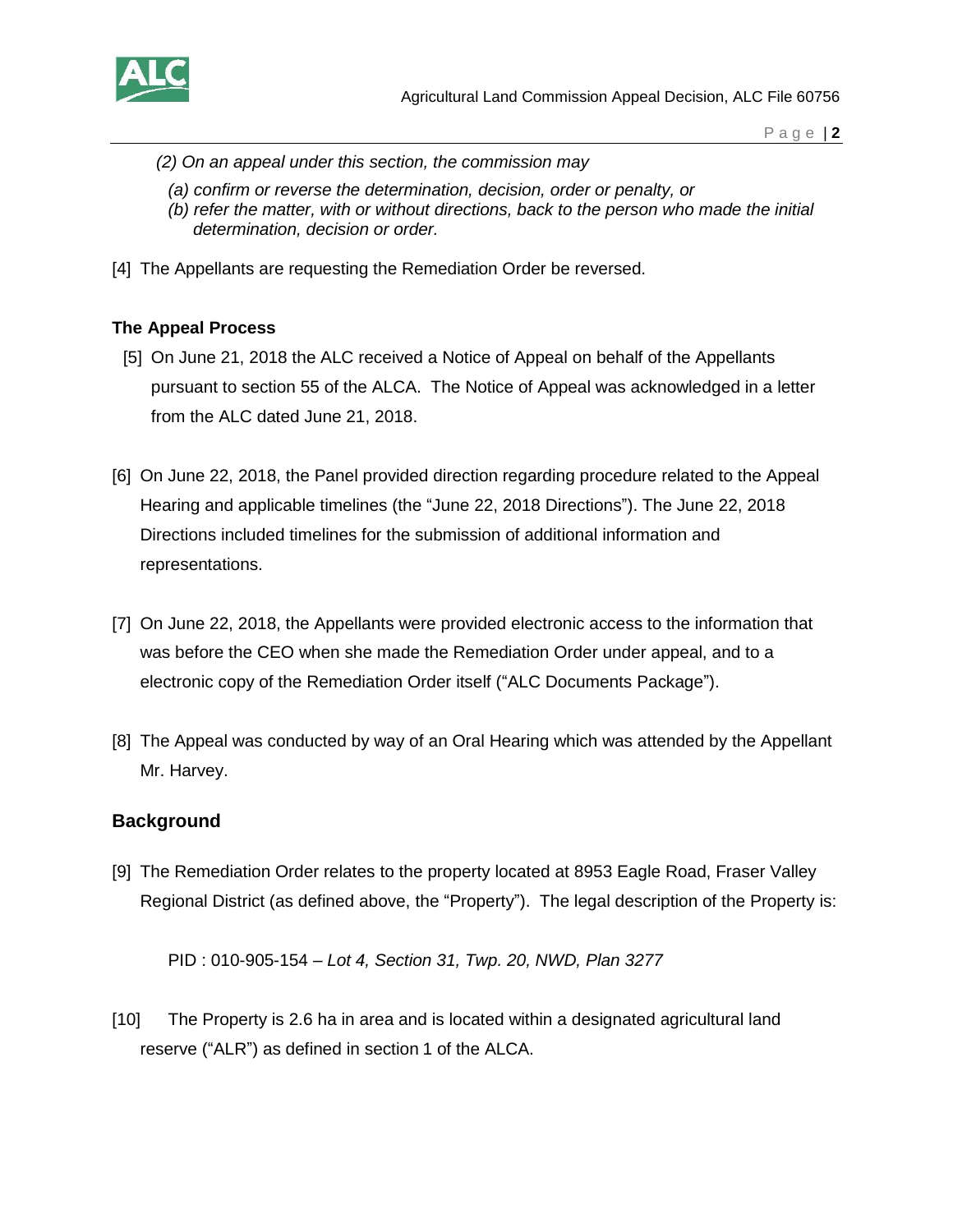

- [11] The involvement of Compliance and Enforcement ("C&E") staff of the ALC with the Property began in 2017. Timeline highlights follow.
	- On July 14, 2017 the ALC received a complaint from a member of the public that Mr. Harvey had brought in fill to raise the Property.
	- The Property was inspected on July 25, 2017 by ALC C&E Officer David Assels who observed dump trucks depositing fill on the eastern portion of the Property, existing fill material deposited in conjunction with residential construction at the westerly edge of the Property, and a graveled lot on the north side of the Property on which was stored commercial equipment.
	- On August 1, 2017 C&E Officer Assels served orders to: remove the fill from the eastern and northerly portions of the Property, and rehabilitate the land (deadline: September 25, 2017); and, to cease the unauthorized commercial activity (deadline: September 12, 2017).
- [12] On June 13, 2018, the CEO reviewed material from Officer Assels, and issued the Remediation Order which contained the following elements (numbered for ease of discussion in this Decision):

…

1) Remove all fill, including, but not limited to, any material brought onto the Property in the areas identified as the Eastern Fill Area, the Graveled Lot Area, and the South-Centre Fill Pile (see attached Site Map);

2) Remediate the Graveled Lot Area to ensure that the soil agriculture capability is similar to or better than before the fill was imported onto the Property;

3) Remove the gravel and stone material from the Landscaped Area; and

4) Remove commercial equipment and materials stored on the Graveled Lot Area. The above requirements must be completed by October 31, 2018 …

## **Appellants' Submission**

[13] Mr. Harvey provided photographs to the Panel to demonstrate the present state of the landscaping and property. Mr. Harvey's oral submissions are summarized as follows: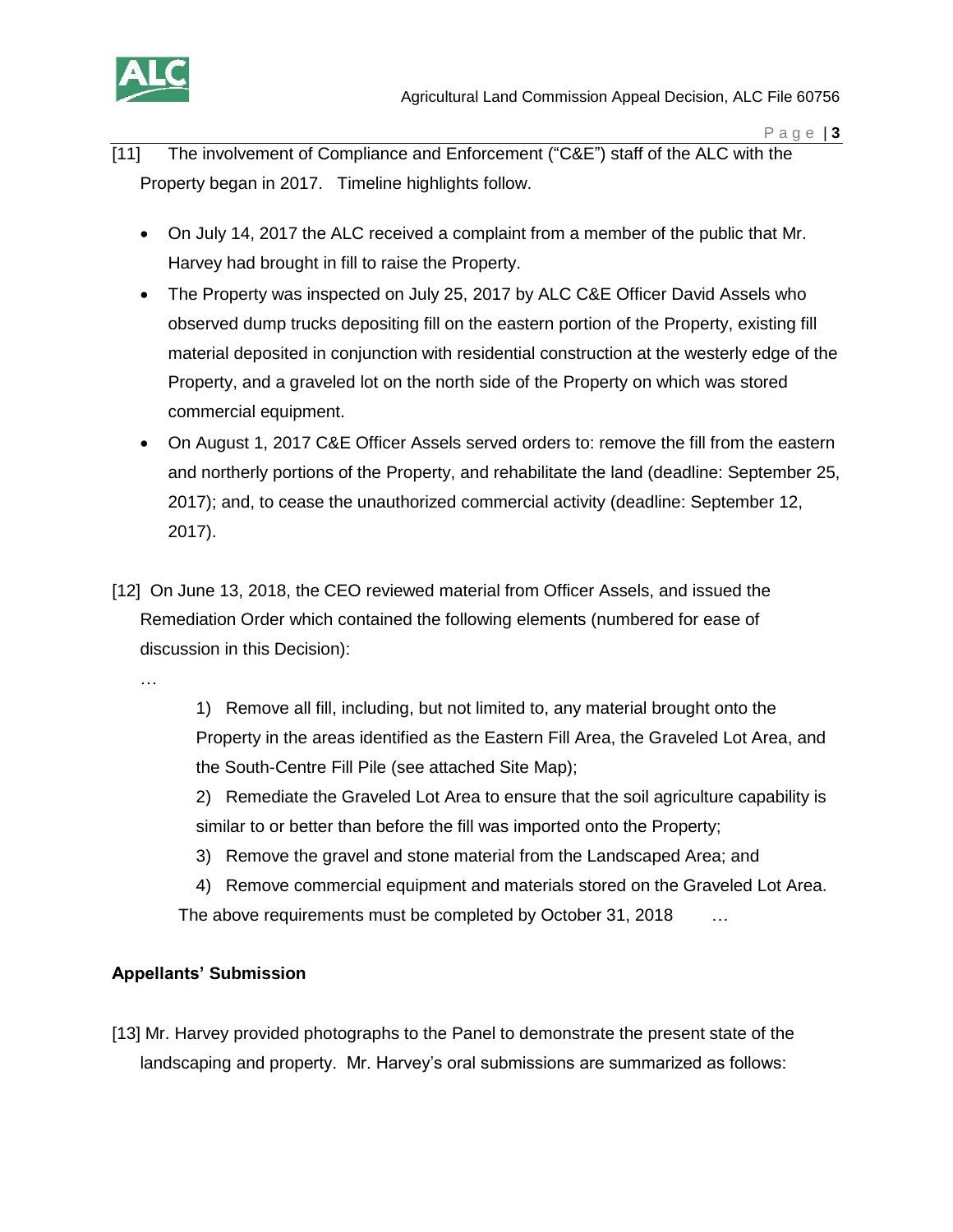

- 1. That 3.2% of the filled northern gravel pad was used as a parking area for nonagricultural commercial equipment. This was to be a temporary situation as the business is new and he is still working to "get their legs under them". As of September, 2017, the commercial equipment has been removed.
- 2. That he plans to develop a container nursery operation on the northern gravel pad. To that end, he has secured quotes on cost of a water system and plant stock.
- 3. That the other identified piles of fill material were comprised of topsoil and have already mostly been spread onto the Property, filling low spots. The area has been graded and no runoff impacts neighbouring properties. No additional fill will be brought on to the Property.
- 4. That the fill material deposited is generally high quality soil.
- 5. That he hired a professional rock picker (\$10,000) and has removed a significant amount of rocks from the soil thereby improving the quality of the land.

[14] Mr. Harvey requests that the Remediation Order be reversed.

#### **Discussion and Findings:**

- [15] The Panel accepts the photographic evidence provided by Mr. Harvey at the Appeal Hearing as demonstrating that landscaping of the Property is complete, and/or that any remaining piles of soils are a suitable capability and that their deposit on the Property will not harm the land's agricultural use.
- [16] The Panel considers that the Mr. Harvey's assertion that he intends to establish a nursery operation on the northerly gravel filled area to be compelling because he provided information about how he intended to start up a nursery business at the Appeal Hearing.
- [17] Therefore, the Panel is prepared to stay points 1, 2 3 (as set out in this Decision) of the Remediation Order for one year from the date of this Decision to ascertain whether a container nursery is established. Part of the establishment of a container nursery will include Mr. Harvey's achieving BC Assessment farm status for the Property.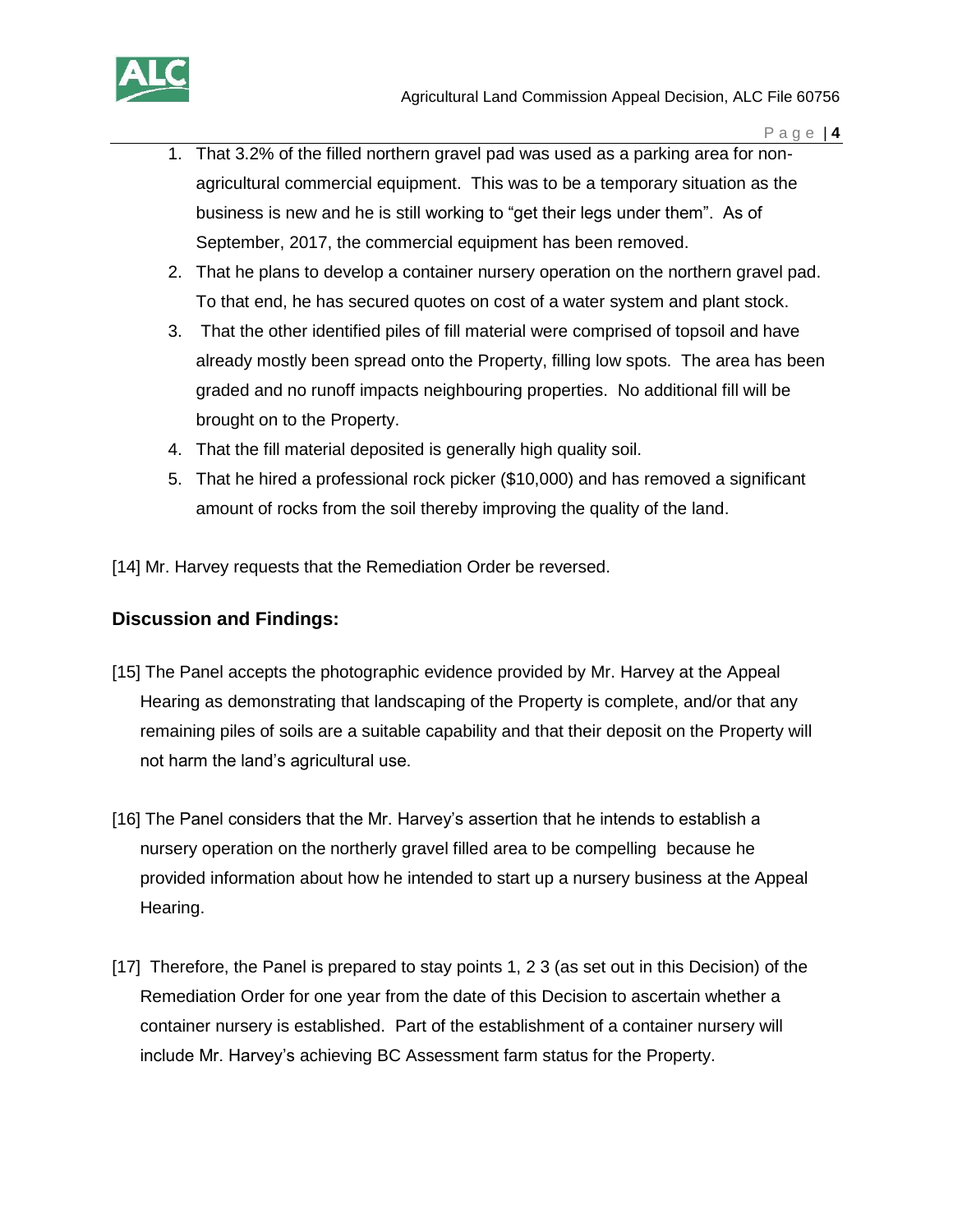

- [18] As indicated above, the Panel accepts that the use of the gravel area will be for a container nursery. As such, the Panel finds parking commercial equipment on the gravel area is not in keeping with the intended use.
- [19] The Appeal Panel does not stay point 4 of the Remediation Order and it remains in effect.

# **Conclusion**

- [20] Having received and considered the information submitted as part of the appeal, the Appeal Panel stays the following elements of the Remediation Order for a period of one year from the date of this Decision:
	- 1) Remove all fill, including, but not limited to, any material brought onto the Property in the areas identified as the Eastern Fill Area (10, 11), the Graveled Lot Area, and the South-Centre Fill Pile (9) (see attached Site Map);
	- 2) Remediate the Graveled Lot Area to ensure that the soil agriculture capability is similar to or better than before the fill was imported onto the Property;
	- 3) Remove the gravel and stone material from the Landscaped Area;
- [21] The Appellants are required to submit evidence showing the operation of a nursery on the gravel pad and that the Property has achieved BC Assessment "Farm Status" by August 20 2019
- [22] The remaining element of the Remediation Order, remove commercial equipment and materials stored on the Graveled Lot Area, remains in effect.

Appeal Panel:

R. arrifad

Jennifer Dyson **Richard Mumford** Richard Mumford